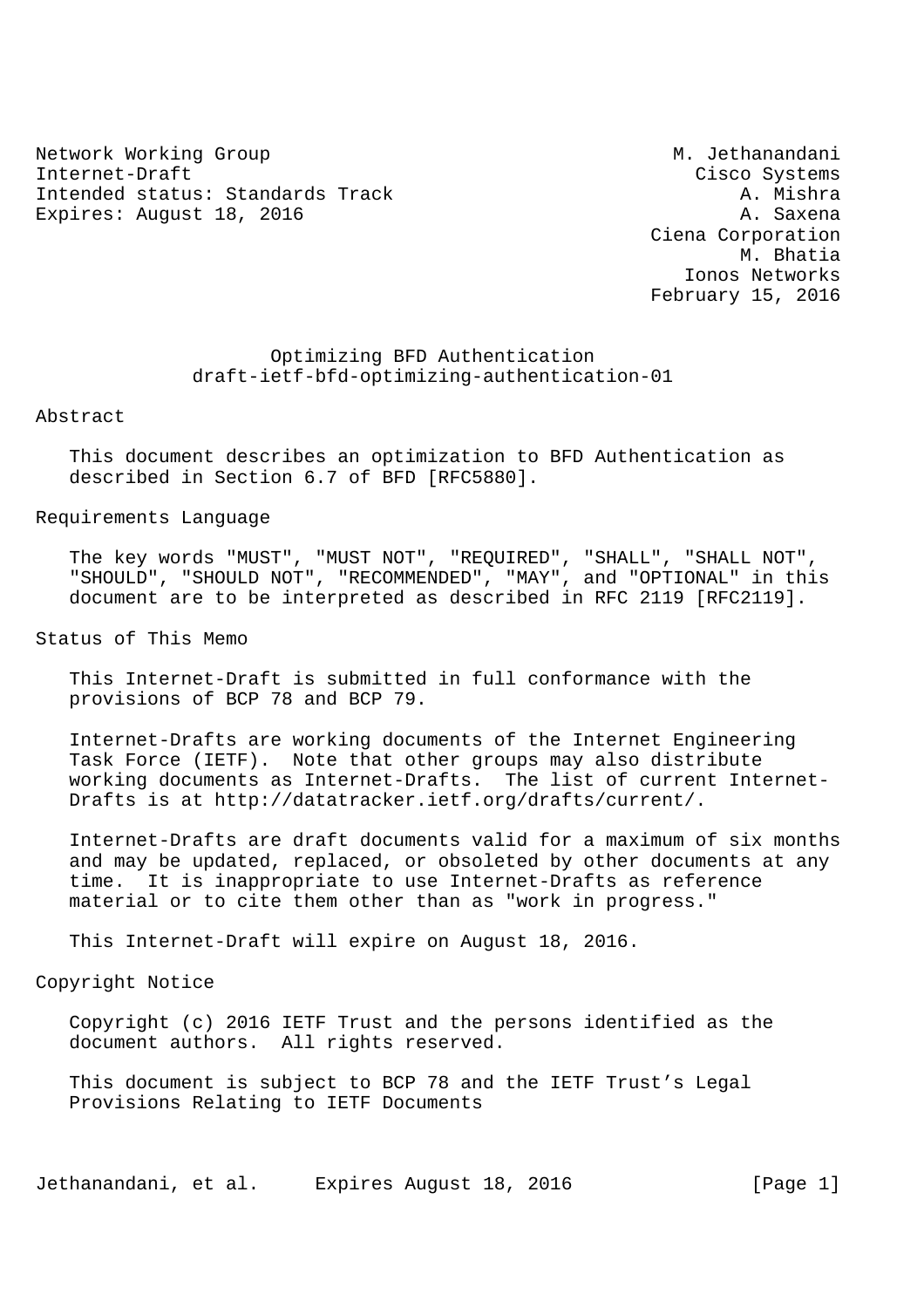Internet-Draft BFD Authentication February 2016

 (http://trustee.ietf.org/license-info) in effect on the date of publication of this document. Please review these documents carefully, as they describe your rights and restrictions with respect to this document. Code Components extracted from this document must include Simplified BSD License text as described in Section 4.e of the Trust Legal Provisions and are provided without warranty as described in the Simplified BSD License.

# Table of Contents

|  | 6.1. Normative References 5   |  |
|--|-------------------------------|--|
|  | 6.2. Informative References 6 |  |
|  |                               |  |

## 1. Introduction

 Authenticating every BFD [RFC5880] packet with a Simple Password, or with a MD5 Message-Digest Algorithm [RFC1321] , or Secure Hash Algorithm (SHA-1) algorithms is computationally intensive process, making it difficult if not impossible to authenticate every packet particularly at faster rates. Also, the recent escalating series of attacks on MD5 and SHA-1 [SHA-1-attack1] [SHA-1-attack2] raise concerns about their remaining useful lifetime as outlined in Updated Security Considerations for the MD5 Message-Digest and the HMAC-MD5 Algorithm [RFC6151] and Security Considerations for the SHA-0 and SHA-1 Message-Digest Algorithm [RFC6194]. If replaced by stronger algorithms, the computational overhead, will make the task of authenticating every packet even more difficult to achieve.

 This document proposes that only BFD frames that signal a state change in BFD be authenticated. Rest of the frames can be transmitted and received without authentication enabled. Most frames that are transmitted and received have no state change associated with them. Limiting authentication to frames that affect a BFD session state allows more sessions to be supported for authentication. Moreover, most BFD frames that signal a state change are generally transmitted at a slower interval of 1s leaving enough time to compute the hash.

 Section 2 talks about the changes to authentication mode as described in BFD [RFC5880].

Jethanandani, et al. Expires August 18, 2016 [Page 2]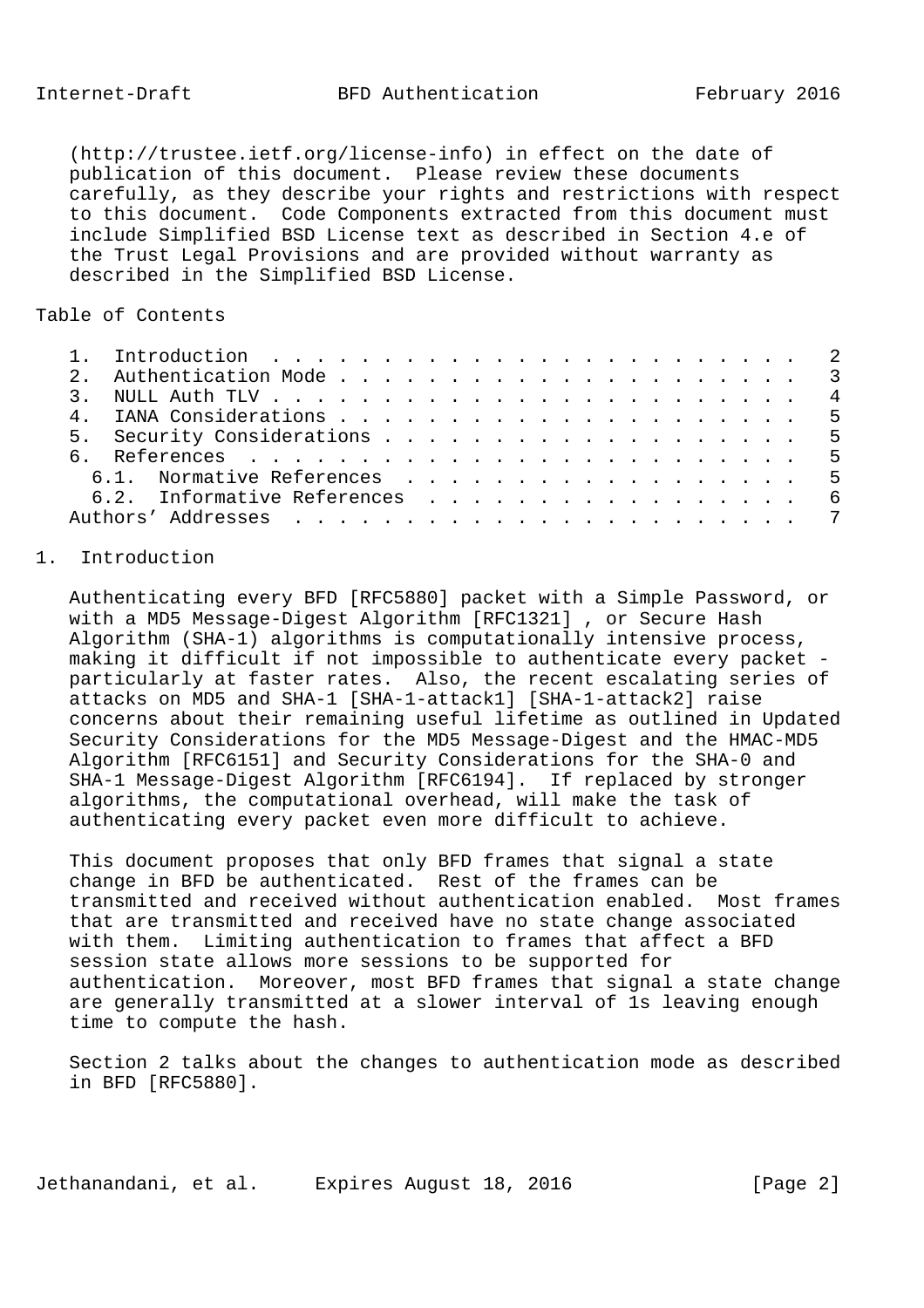## 2. Authentication Mode

 The cryptographic authentication mechanisms specified in BFD [RFC5880] describes enabling and disabling of authentication as a one time operation. As a security precaution, it mentions that authentication state be allowed to change at most once. Once enabled, every packet must have Authentication Bit set and the associated Authentication TLV appended. In addition, it states that an implementation SHOULD NOT allow the authentication state to be changed based on the receipt of a BFD Control packet.

 This document proposes that the authentication mode be modified to be enabled on demand. Instead of authenticating every packet, BFD peers decide which frames need to be authenticated, and authenticate only those frames. For example, the two ends can decide that BFD frames that indicate a state change should be authenticated and enable authentication on those frames only. If the two ends have not previously negotiated which frames they will transmit or receive with authentication enabled, then the BFD session will fail to come up, because at least one end will expect every frame to be authenticated. The state changes for which authentication is being suggested include:

| Read<br>Auth<br>NULL<br>n/a | : On state change from <column> to <row><br/>: Authenticate frame<br/>: No Authentication. Use NULL AUTH TLV.<br/>: Invalid state transition.<br/>Select : Most frames NULL AUTH. Selective (periodic)<br/>frames authenticated.</row></column> |      |        |      |        |  |  |  |
|-----------------------------|-------------------------------------------------------------------------------------------------------------------------------------------------------------------------------------------------------------------------------------------------|------|--------|------|--------|--|--|--|
|                             | <b>DOWN</b>                                                                                                                                                                                                                                     | INIT | UP.    | POLL | DEMAND |  |  |  |
| DOWN                        | NULL                                                                                                                                                                                                                                            | Auth | Auth   | Auth | Auth   |  |  |  |
| INIT                        | Auth                                                                                                                                                                                                                                            | NULL | Auth   | Auth | Auth   |  |  |  |
| UP                          | Auth                                                                                                                                                                                                                                            | n/a  | Select | Auth | Auth   |  |  |  |
| POLL                        | Auth                                                                                                                                                                                                                                            | n/a  | Auth   | Auth | Auth   |  |  |  |
| <b>DEMAND</b>               | Auth                                                                                                                                                                                                                                            | Auth | Auth   | Auth | Auth   |  |  |  |
|                             |                                                                                                                                                                                                                                                 |      |        |      |        |  |  |  |

#### Optimized Authentication Map

 All frames already carry the sequence number. The NULL AUTH frames MUST contain the TLV specified in Section 3. This enables a monotonically increasing sequence number to be carried in each frame,

Jethanandani, et al. Expires August 18, 2016 [Page 3]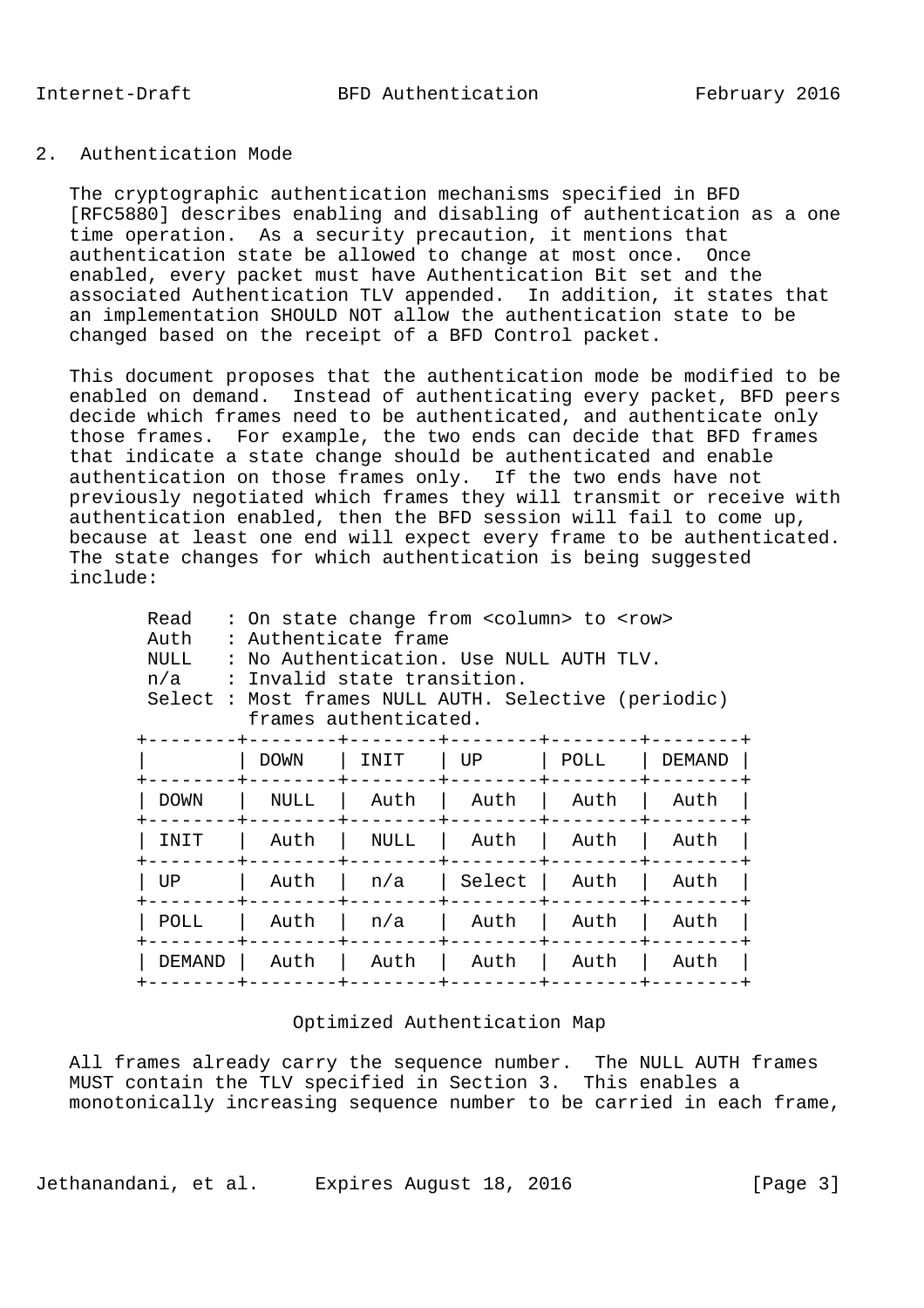# Internet-Draft BFD Authentication February 2016

 and prevents man-in-the-middle from capturing and replaying the same frame again. Since all frames still carry a sequence number, the logic for sequence number maintenance remains unchanged from [RFC5880].

 Most frames transmitted on a BFD session are BFD CC UP frames. Authenticating a small subset of these frames (one per configured period) significantly reduces the computational demand for the system while maintaining security of the session across the configured authentication periods. The configuration of the periodic authentication interval for BFD CC UP frames is an open issue.

3. NULL Auth TLV

This section describes a new Authentication TLV as:

 $0$  1 2 3 0 1 2 3 4 5 6 7 8 9 0 1 2 3 4 5 6 7 8 9 0 1 2 3 4 5 6 7 8 9 0 1 +-+-+-+-+-+-+-+-+-+-+-+-+-+-+-+-+-+-+-+-+-+-+-+-+-+-+-+-+-+-+-+-+ Auth Type | Auth Len | Auth Key ID | Reserved +-+-+-+-+-+-+-+-+-+-+-+-+-+-+-+-+-+-+-+-+-+-+-+-+-+-+-+-+-+-+-+-+ Sequence Number +-+-+-+-+-+-+-+-+-+-+-+-+-+-+-+-+-+-+-+-+-+-+-+-+-+-+-+-+-+-+-+-+

NULL Auth TLV

where:

 Auth Type: The Authentication Type, which in this case is 0 (NULL Auth TL)

Auth Len: The length of the NULL Auth TLV, in bytes i.e. 8 bytes

 Auth Key ID: The authentication key ID in use for this packet. Must be set to zero.

 Reserved: The authentication key ID in use for this packet. This allows multiple keys to be active simultaneously.

 Sequence Number: The sequence number for this packet. This value is incremented for each successive packet transmitted for a session. This provides protection against replay attacks. Must use the same sequence number counter as the authenticated frames.

 The NULL Auth TLV must be used for all frames that are not authenticated. This protects against replay-attacks by allowing the session to maintain an incrementing sequence number for all frames (authenticated and un-authenticated).

Jethanandani, et al. Expires August 18, 2016 [Page 4]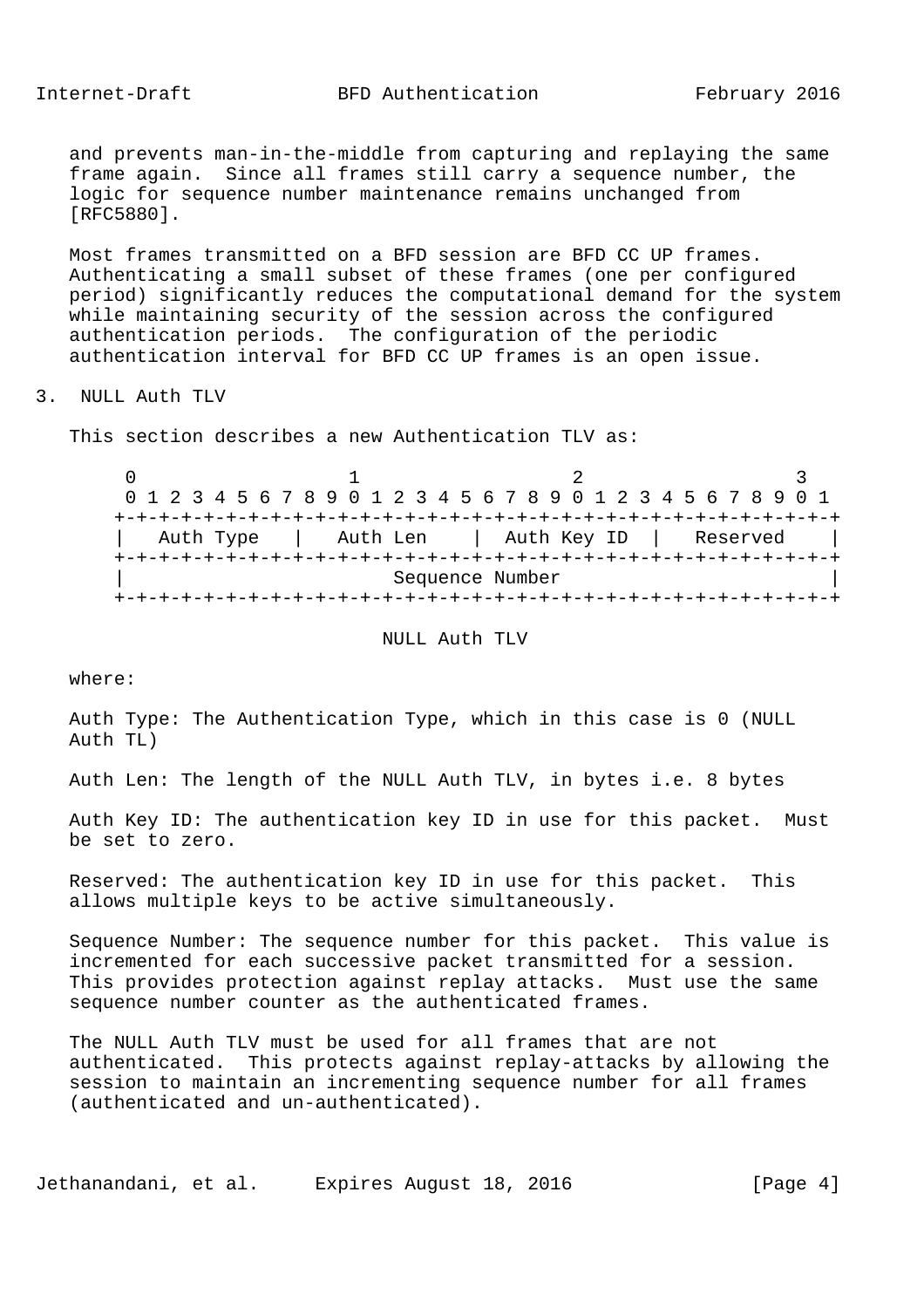4. IANA Considerations

IANA is requested to assign a new Auth Type for the NULL Auth TLV.

 Note to RFC Editor: this section may be removed on publication as an RFC.

5. Security Considerations

 The approach described in this document enhances the ability to authentication a BFD session by taking away the onerous requirement that every frame be authenticated. By authenticating frames that affect the state of the session, the security of the BFD session is maintained. As such this document does not change the security considerations for BFD.

- 6. References
- 6.1. Normative References
	- [FIPS-180-2]

 National Institute of Standards and Technology, FIPS PUB 180-2, "The Keyed-Hash Message Authentication Code (HMAC)", August 2002.

[FIPS-198]

 National Institute of Standards and Technology, FIPS PUB 198, "The Keyed-Hash Message Authentication Code (HMAC)", March 2002.

[I-D.ashesh-bfd-stability]

 Mishra, A., Jethanandani, M., Saxena, A., Networks, J., Chen, M., and P. Fan, "BFD Stability", draft-ashesh-bfd stability-03 (work in progress), June 2015.

[I-D.ietf-bfd-generic-crypto-auth]

 Bhatia, M., Manral, V., Zhang, D., and M. Jethanandani, "BFD Generic Cryptographic Authentication", draft-ietf bfd-generic-crypto-auth-06 (work in progress), April 2014.

 [RFC2119] Bradner, S., "Key words for use in RFCs to Indicate Requirement Levels", BCP 14, RFC 2119, DOI 10.17487/RFC2119, March 1997, <http://www.rfc-editor.org/info/rfc2119>.

Jethanandani, et al. Expires August 18, 2016 [Page 5]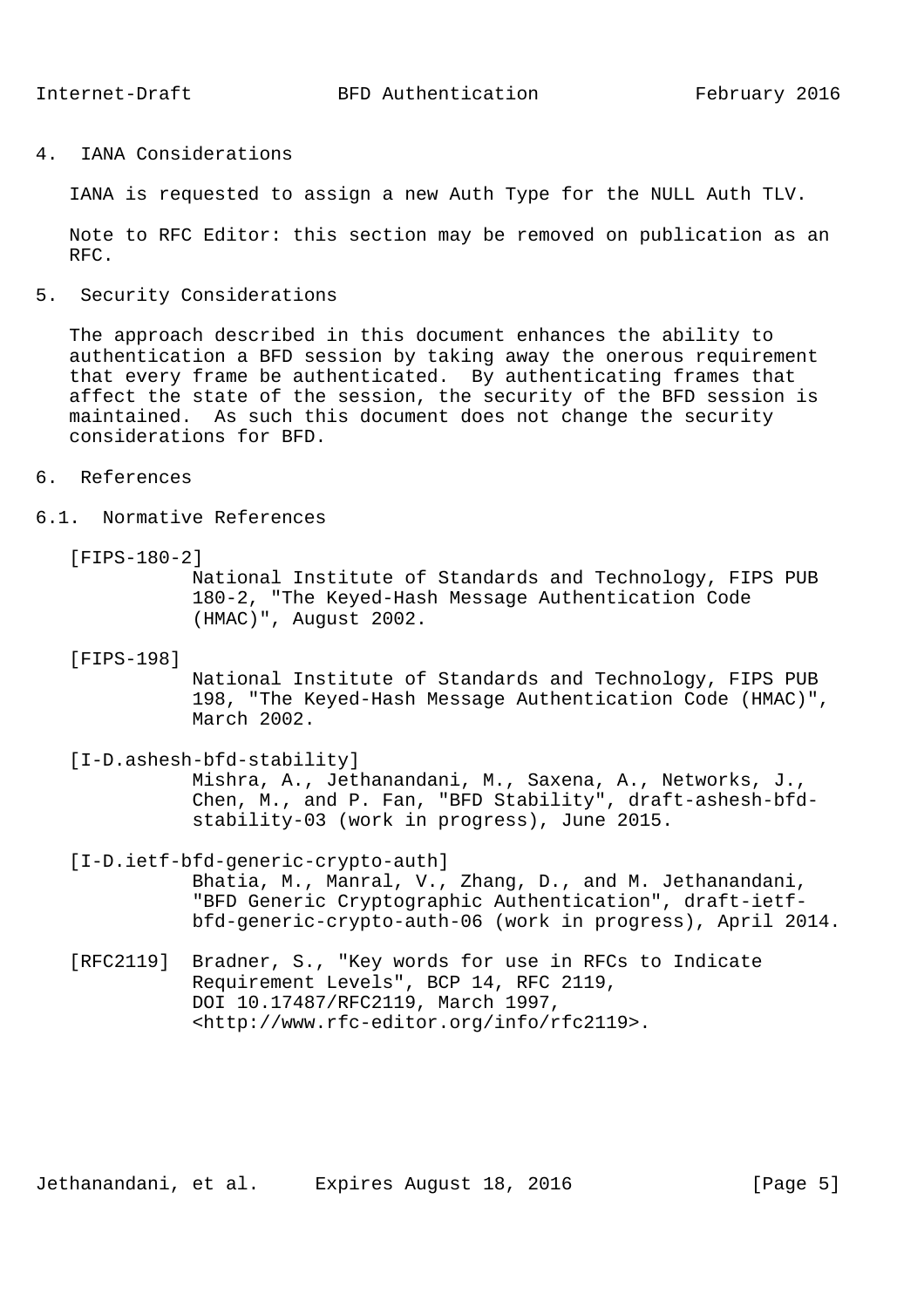- [RFC6039] Manral, V., Bhatia, M., Jaeggli, J., and R. White, "Issues with Existing Cryptographic Protection Methods for Routing Protocols", RFC 6039, DOI 10.17487/RFC6039, October 2010, <http://www.rfc-editor.org/info/rfc6039>.
- [RFC6151] Turner, S. and L. Chen, "Updated Security Considerations for the MD5 Message-Digest and the HMAC-MD5 Algorithms", RFC 6151, DOI 10.17487/RFC6151, March 2011, <http://www.rfc-editor.org/info/rfc6151>.
- [RFC6194] Polk, T., Chen, L., Turner, S., and P. Hoffman, "Security Considerations for the SHA-0 and SHA-1 Message-Digest Algorithms", RFC 6194, DOI 10.17487/RFC6194, March 2011, <http://www.rfc-editor.org/info/rfc6194>.
- 6.2. Informative References
	- [Dobb96a] Dobbertin, H., "Cryptanalysis of MD5 Compress", May 1996.
	- [Dobb96b] Dobbertin, H., "The Status of MD5 After a Recent Attack", CryptoBytes", 1996.
	- [I-D.ietf-karp-design-guide] Lebovitz, G. and M. Bhatia, "Keying and Authentication for Routing Protocols (KARP) Design Guidelines", draft-ietf karp-design-guide-10 (work in progress), December 2011.

#### [MD5-attack]

 Wang, X., Feng, D., Lai, X., and H. Yu, "Collisions for Hash Functions MD4, MD5, HAVAL-128 and RIPEMD", August 2004.

### [NIST-HMAC-SHA]

 National Institute of Standards and Technology, Available online at http://csrc.nist.gov/groups/ST/hash/policy.html, "NIST's Policy on Hash Functions", 2006.

- [RFC1321] Rivest, R., "The MD5 Message-Digest Algorithm", RFC 1321, DOI 10.17487/RFC1321, April 1992, <http://www.rfc-editor.org/info/rfc1321>.
- [RFC2104] Krawczyk, H., Bellare, M., and R. Canetti, "HMAC: Keyed- Hashing for Message Authentication", RFC 2104, DOI 10.17487/RFC2104, February 1997, <http://www.rfc-editor.org/info/rfc2104>.

Jethanandani, et al. Expires August 18, 2016 [Page 6]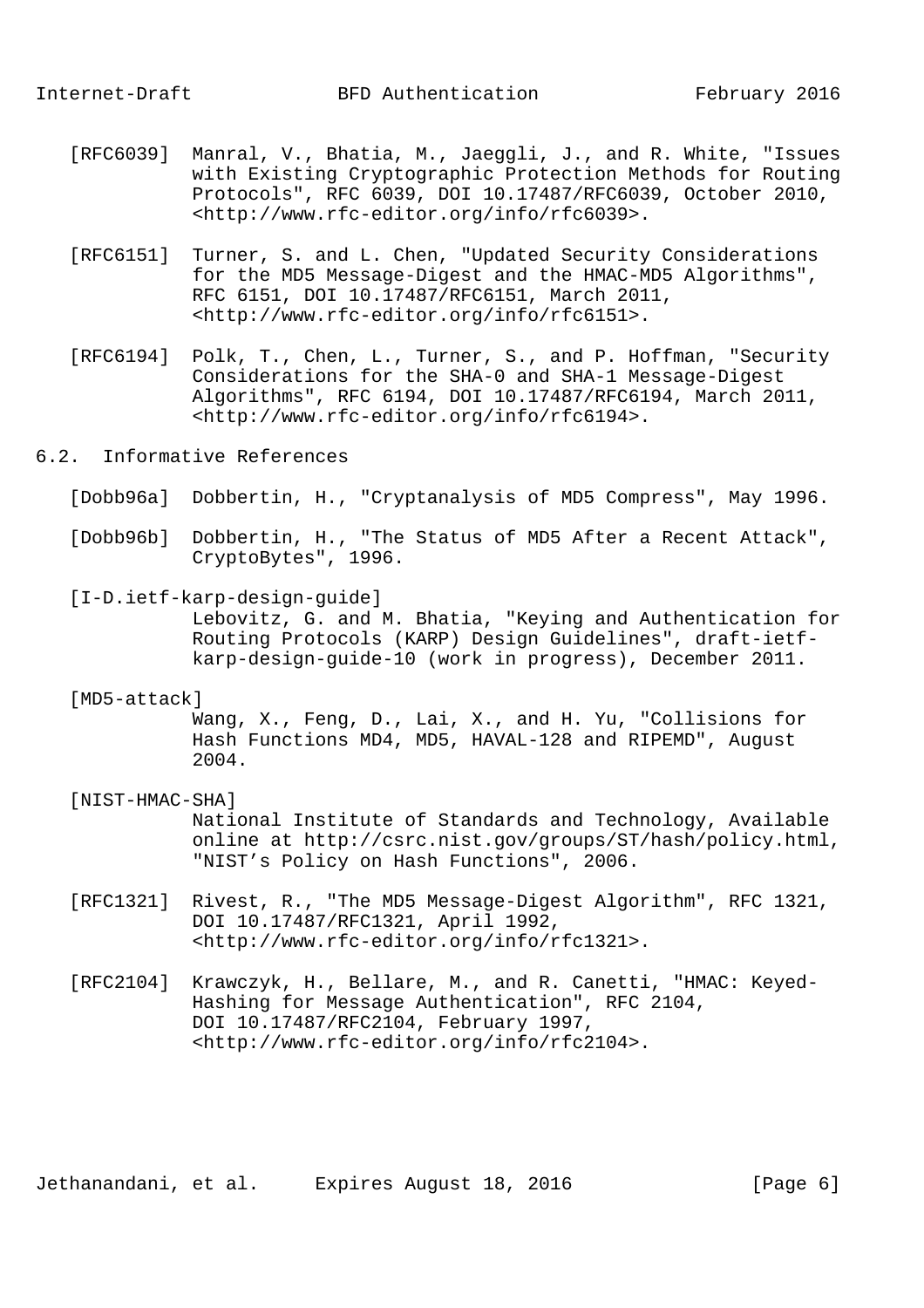- [RFC4086] Eastlake 3rd, D., Schiller, J., and S. Crocker, "Randomness Requirements for Security", BCP 106, RFC 4086, DOI 10.17487/RFC4086, June 2005, <http://www.rfc-editor.org/info/rfc4086>.
- [RFC4822] Atkinson, R. and M. Fanto, "RIPv2 Cryptographic Authentication", RFC 4822, DOI 10.17487/RFC4822, February 2007, <http://www.rfc-editor.org/info/rfc4822>.
- [RFC5310] Bhatia, M., Manral, V., Li, T., Atkinson, R., White, R., and M. Fanto, "IS-IS Generic Cryptographic Authentication", RFC 5310, DOI 10.17487/RFC5310, February 2009, <http://www.rfc-editor.org/info/rfc5310>.
- [RFC5709] Bhatia, M., Manral, V., Fanto, M., White, R., Barnes, M., Li, T., and R. Atkinson, "OSPFv2 HMAC-SHA Cryptographic Authentication", RFC 5709, DOI 10.17487/RFC5709, October 2009, <http://www.rfc-editor.org/info/rfc5709>.
- [RFC5880] Katz, D. and D. Ward, "Bidirectional Forwarding Detection (BFD)", RFC 5880, DOI 10.17487/RFC5880, June 2010, <http://www.rfc-editor.org/info/rfc5880>.
- [RFC6234] Eastlake 3rd, D. and T. Hansen, "US Secure Hash Algorithms (SHA and SHA-based HMAC and HKDF)", RFC 6234, DOI 10.17487/RFC6234, May 2011, <http://www.rfc-editor.org/info/rfc6234>.
- [SHA-1-attack1] Wang, X., Yin, Y., and H. Yu, "Finding Collisions in the Full SHA-1", 2005.
- [SHA-1-attack2] Wang, X., Yao, A., and F. Yao, "New Collision Search for SHA-1", 2005.

# Authors' Addresses

 Mahesh Jethanandani Cisco Systems 170 W. Tasman Drive San Jose, CA 95134 USA

 Phone: +1 (408) 526-8763 Email: mjethanandani@gmail.com

Jethanandani, et al. Expires August 18, 2016 [Page 7]